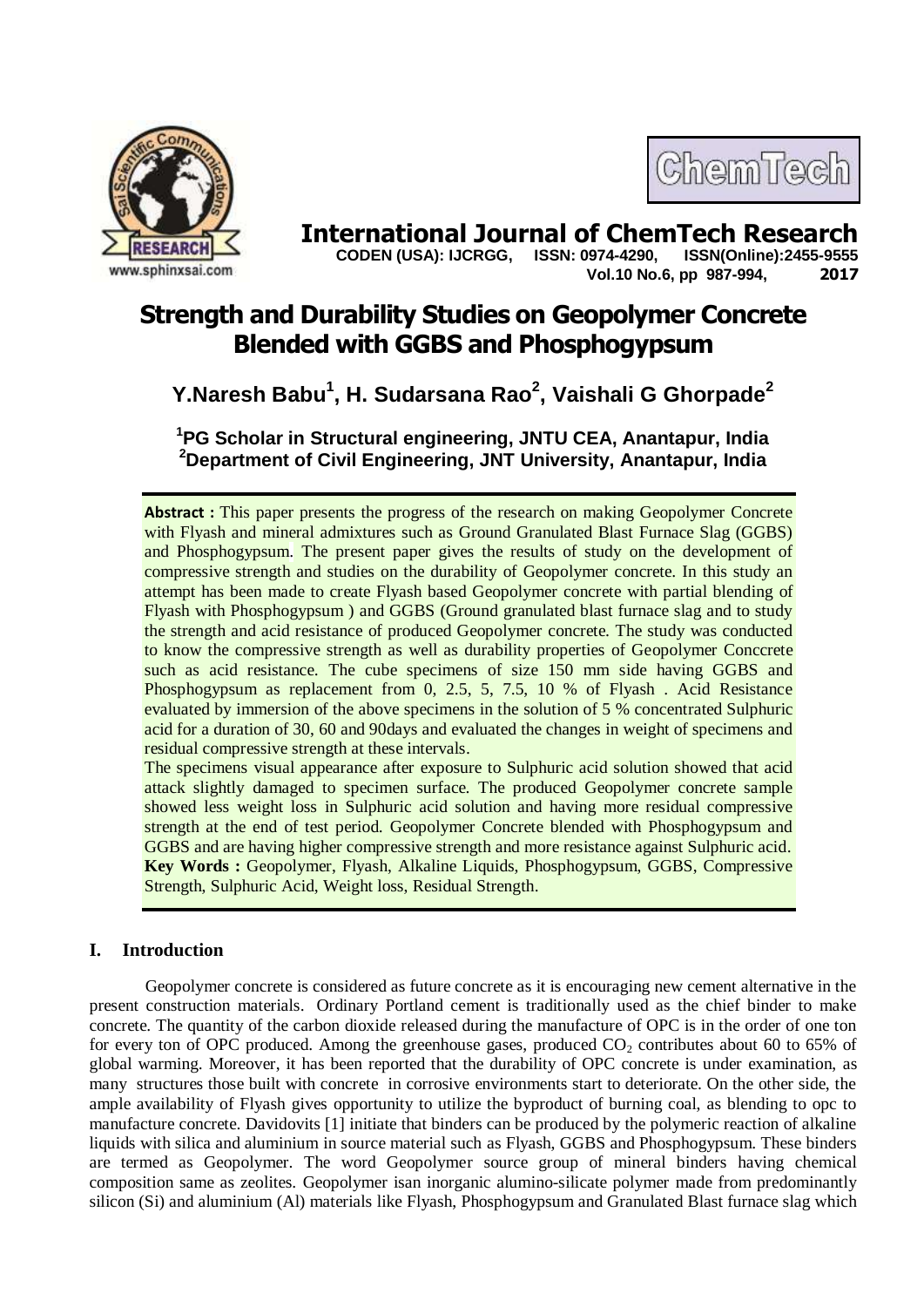were obtained from geological origin or as the byproduct. Thepolymerization process involves in a chemical reaction under alkaline condition on Silica-Aluminium

Geopolymer is an alumino-silicate polymer made from silicon (Si) and aluminium (Al) materials like flyash, Phosphogypsum and Granulated Blast furnace slag which were obtained from geological origin or as the byproduct. The polymerization process involves in a chemical reaction under alkaline condition on Silica-Aluminium Geopolymer binders have emerged as alternative to OPC binders due to their high early strength and resistance against[2][5] acid as well as environmental friendliness.

Geopolymer made by using Flyash are one branch in the Geopolymer family and these have attracted more attention. As a binder, the performance of fly ash based Geopolymer is promising, in aggressive situations where ordinary cement concretes are vulnerable. Geopolymer binders are suitable alternative in the production of acid resistant concrete.

Since Geopolymer are novel binders that rely on alumina-silicate rather than calcium silicate hydrate bonds for structural integrity, they have been reported as being acid resistant. This study comprised of determination of compressive strength of Flyash based Geopolymer concrete blended with GGBS and Phosphogypsum and also the durability properties of Geopolymer concrete such as visual appearance changes in weight, residual compressive strength of the specimens as a measure of its resistance against acid. The results of the present study is useful in determining durability and hence the applicability of Geopolymer materials for use in acidic environments.

#### **II. Literature Review**

Davidovits and Sawyer (1985) made use of ground blast furnace slag to make Geopolymer binders. This type of binders patented under the name Early High-Strength Mineral Polymer, it is used as a supplementary cementing material in the production of precast concrete products.

Palomo(1999) showed that alkaline liquid type shows significant part in the polymerisation process. Xu and van Deventer (2000) proved that by adding the sodium silicate to the sodium hydroxide enhanced the reaction between the source material and the solution. After study it is concluded that the NaOH solution response to higher amount of minerals dissolution than the solution of KOH.

Lee et al (2004) have experimented and reported the micro structure and the bonding strength of the edge between ordinary siliceous aggregates and fly ash based Geopolymers. It was know that when activating solution that contained no or slight soluble silicates, the compressive strength of the Geopolymer binders and concretes were weaker than that of activated with high dosage of soluble silicates. The existence of soluble silicates in the preliminary activating solution alsoactive in reducing alkali saturation in the concrete pore solution even when a highly alkali-concentrated activating solution was used.

Anurag Mishra (2008, 2009) conducted experiments on Flyash based Geopolymer concrete by different concentration of NaOH solution and curing time. The investigation showed that by increasing concentration of NaOH there is increase in compressive strength and curing time. Compressive strength of 46 MPa was obtained with curing at 60ºC.

#### **3. Experimental Programme**

#### **3.1 Materials and mix proportions**

#### **3.1.1 Flyash**

Fly ash belonging to class-F obtained from Rayalaseema thermal Power Station in Andhra Pradesh was used in the present investigation. The specific gravity of the Fly ash was 1.975.It had mineral and chemical composition as in Table-1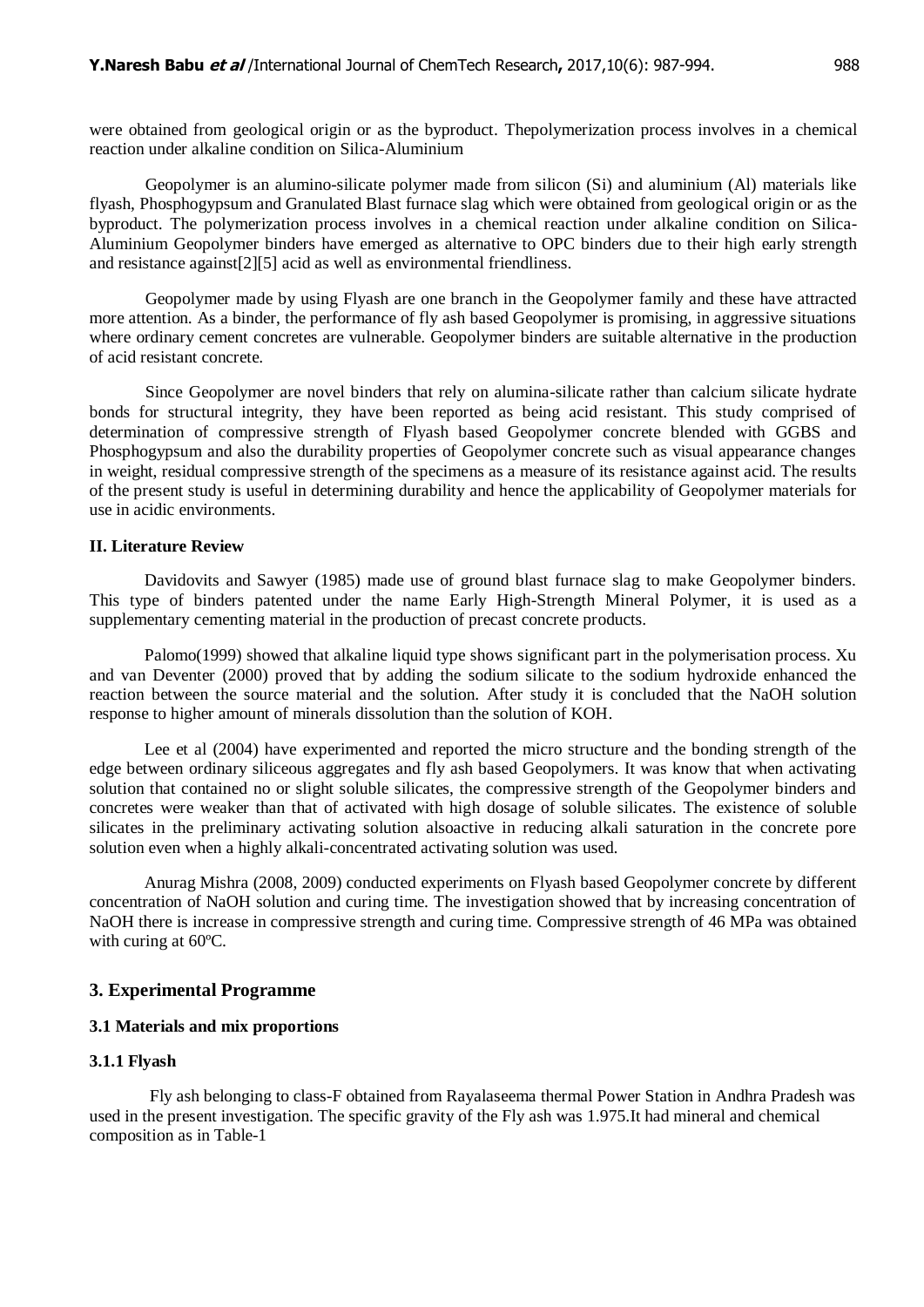| <b>Chemical</b><br><b>Composition</b> |       |      |      |      |     |      |      |      |  |
|---------------------------------------|-------|------|------|------|-----|------|------|------|--|
| Percentage<br>of content %            | 56.01 | 29.8 | 3.58 | 2.36 | 0.3 | 0.73 | 0.61 | 0.44 |  |

#### **Table 1: Flyash properties**

## **3.1.2 Alkaline Liquid**

Commercially available Sodium Silicate Solution with water content as 56.6% and 100% pure Sodium Hydroxide pellets are used for creating alkaline activator.

#### **3.1.3 Natural fine aggregate**

Locally available clean river sand was used as Fine Aggregate in the study which was having fineness modulus as 2.74, specific gravity as 2.61 and conforming to grading zone-II as per IS 383-1970 .

#### **3.1.4 Natural coarse aggregate**

Used is bought from locally available crushed granite of maximum size 20mm and specific gravity of Coarse Aggregate is 2.75.

## **3.1.5 Water**

Potable fresh water available from local sources free from deleterious materials was used formixing and curing of all the mixes tried in this investigation.

#### **3.1.6 Super plasticizer**

The super plasticizer used in this experiment is Naphthalene Sulphate based super plasticizer. It is manufactured by MYK SCHOMBURG, Hyderabad. MYK Savemix SP200 compiles with IS: 9103:1999 and has specific gravity of 1.24.

# **3.1.7 GGBS and Phosphogypsum**

The GGBS and Phosphogypsum are bought commercially from Chennai. The specific gravity of GGBS and Phosphogypsum are 2.9 and 2.35 respectively.

**3.1.8**The acid used in the investigation is  $H_2SO_4$  of 5% concentration.

#### **3.2 Mix Design of Geo Polymer Concrete**

The mix proportion of Geopolymerhas been carried out by using 1: 1.405: 3.28 and the relative mix proportions are presented in Table 2

#### **Table 2: Geopolymer concrete mix proportions**

| Materials                               | Quantity $Kg/m^3$ |
|-----------------------------------------|-------------------|
| Fly Ash                                 | 394.3             |
| C.A 20 mm                               | 906               |
| $C.A$ 10 mm                             | 388               |
| F.A                                     | 554               |
| NaoH Solids                             | 14.135            |
| Na <sub>2</sub> Sio <sub>3</sub> Solids | 48.85             |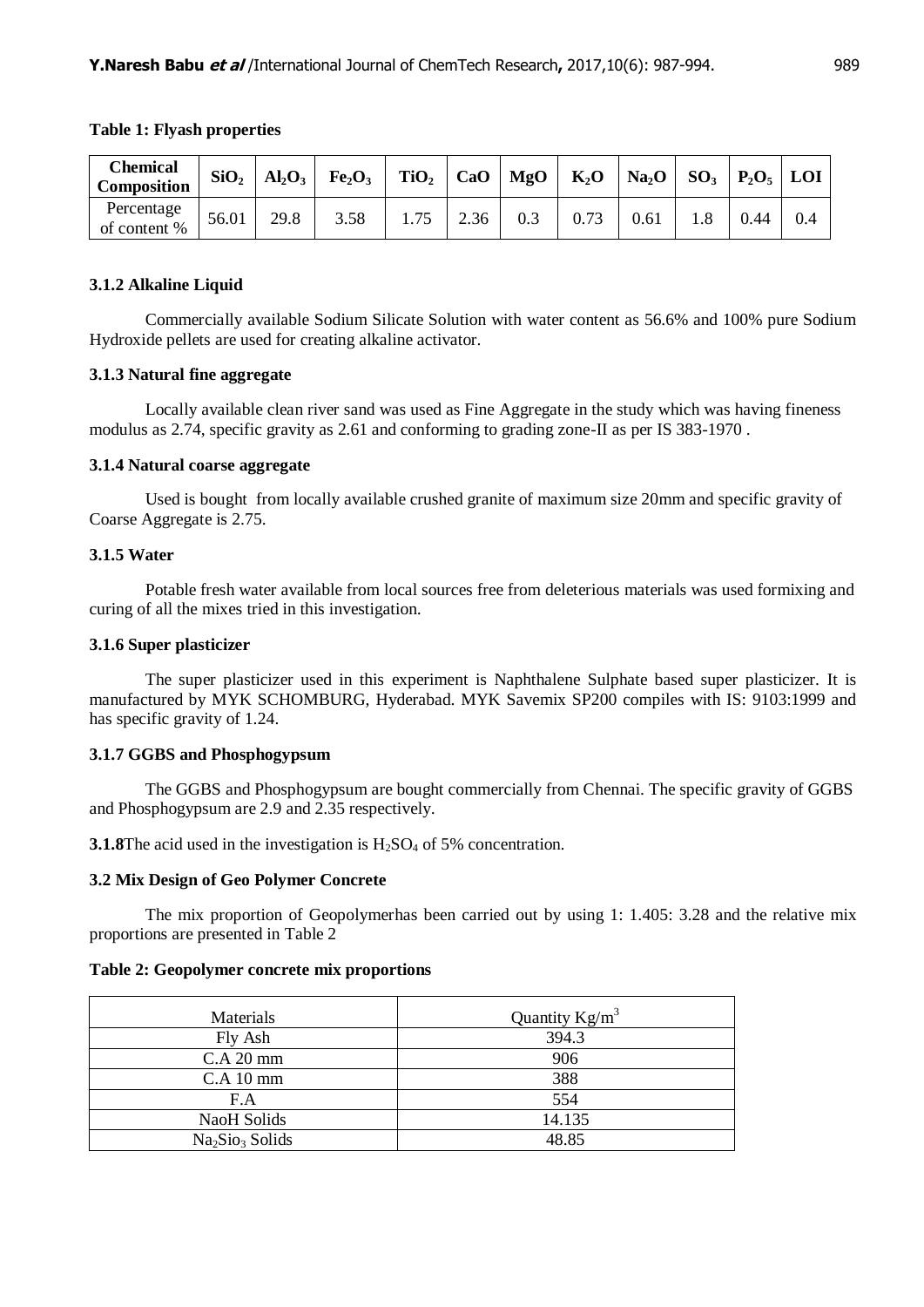#### **3.3 Experimental Programmme**

#### **3.3.1 Methodology**

#### **Preparation of alkaline liquid**

Sodium hydroxide (NaoH) and Sodium silicate (Na<sub>2</sub>SiO<sub>3</sub>) were used as alkaline liquids. The molarity of NaoH used for the present study was 10. The ratios of Na<sub>2</sub>SiO<sub>3</sub> to NaoH selected was 2.5. A solution of 10M of sodium hydroxide is prepared by dissolving 415g of sodium hydroxide pellets in a litre of water and stored separately. For particular ratio of sodium silicate to sodium hydroxide both the solutions were taken and mixedin the beaker one day of casting of specimens.

## **Casting of Geopolymer concrete specimens**

The size of the specimens used for the present study was cubes of size 150 x 150 mm for both compressive strength and acid resistance. Two type of mixes i.e.Flyash +Phosphogypsum and Flyash+GGBS[11] were mixed with fine aggregate, coarse aggregates and the alkaline liquid (combination of Sodium silicate and sodium hydroxide) were poured to dry mix and mixed thoroughly to form homogenous mixture for a period of 3 min approximately. The required quantity of super plasticizer was added as 3% by mass of Flyash. after mixing process was done the mould was filled by the fresh concrete in three layers and compacted well. For each mix three specimens were casted to test the compressive strength of concrete.

#### **Curing of Geopolymer concrete specimens**

After the specimens were cast they were kept in hot air oven properly wrapped by a steel plate with a constant temperature of  $60^{\circ}$ C for a period of 24 hours. Then the specimens were taken out to keep in room temperature for the preferred rest period The molarity used for the present study was kept constant as 10. Since alkali activators were used for thestudy the specimens were kept in hot air oven for thermal curing to a temperature of  $60^{\circ}$  C and after that the specimens were cured at ambient temperature for the 30,60 and 90 days.

#### **Placing of specimens under acidic environment**

After curing the specimens were immersed at 5% concentrated solution of Sulphuric acid for a period of 30, 60 and 90 daysand then specimens were removed to measure the percentage weight loss and residual strength at the end of the period.

#### **4. RESULTS AND DISCUSSIONS**

#### **4.1 Compressive strength test**

Compression test on the cubes was conducted on the 2000 KN. AIMIL digital compression testing machine. The pressure gauge of the machine indicating the load has a least count of 1 KN. The cube was placed in the compression-testing machine and the load on the cube is applied at a constant rate up to the failure of the specimen and the ultimate load is noted. The cube compressive strength is calculated and is presented in Table 3 and Table 4.For each mix three specimens were tested and average values are taken.

The 28 and 90 days compressive strength of Geopolymer concrete specimens with different percentages of blending is shown in the figures 1 and 2. It is observed that compressive strength is increased linearly up to 10 % in case of GGBS blended specimens and in case of Phosphogypsum blended specimens strength is gradually increased up to 7.5 % blending and then later decreased.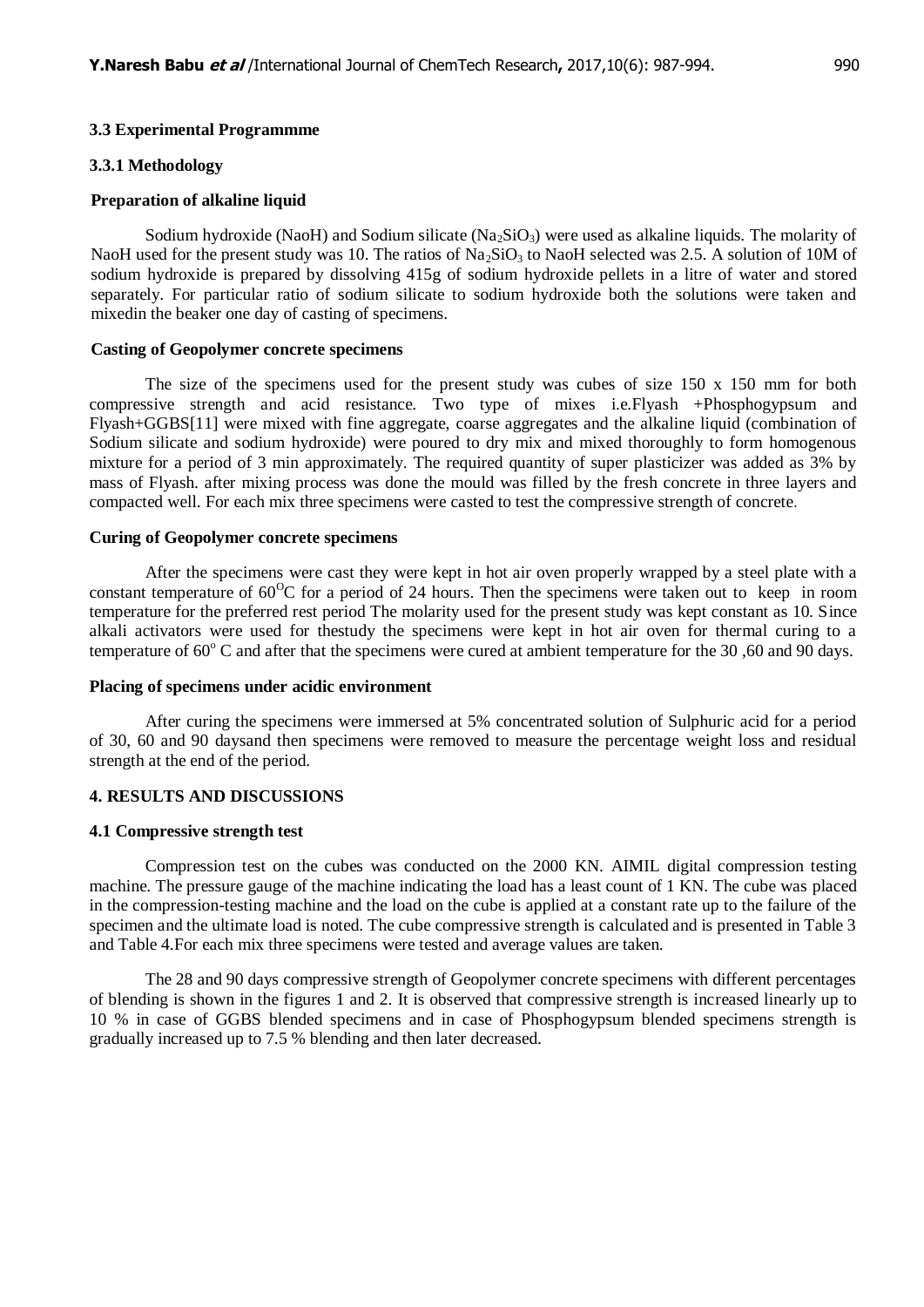| Sl <sub>No</sub> | $\frac{0}{0}$      | <b>Compressive</b><br>Strength $(N/mm2)$ |         |  |
|------------------|--------------------|------------------------------------------|---------|--|
|                  | <b>Replacement</b> | 28<br><b>Days</b>                        | 90 Days |  |
|                  |                    | 44                                       | 48      |  |
| $\mathfrak{D}$   | 2.5                | 45                                       | 49      |  |
| 3                |                    | 48                                       | 51      |  |
|                  | 7.5                | 50                                       | 54      |  |
|                  |                    | 53                                       | 56      |  |

# **Table 3: Compressive Strength of GPC Table 4: Compressive Strength of GPC Made by Replacement of Flyash with GGBS made by Replacement of Flyash with Phosphogypsum**

| <b>Sl No</b> | $\frac{6}{9}$          | <b>Compressive Strength</b><br>(N/mm <sup>2</sup> ) |                   |  |
|--------------|------------------------|-----------------------------------------------------|-------------------|--|
|              | <b>Replaceme</b><br>nt | 28 Days                                             | 90<br><b>Days</b> |  |
|              |                        |                                                     | 48                |  |
| 2            | 2.5                    | 45                                                  | 49                |  |
| 3            |                        | 48                                                  | 50                |  |
|              | 7.5                    | 49                                                  | 52                |  |
|              | 10                     | 45                                                  |                   |  |



# **Replacement with Phosphogypsum**

**Fig 1: Compressive strength Vs % Fig 2:Compressive strength Vs% Replacement with GGBS**

# **4.2 Acid resistance**

The sulphuric acid resistance of Geopolymer concrete is evaluated. To perform the acid attack in the present investigation the specimens of size 150 x 150 x 150 mm are used.After casting and curing, specimens were immersed in H<sub>2</sub>SO<sub>4</sub>solution. The concentration of Sulphuric acid solution is 5%. The evaluation is conducted after 30, 60 and 90days. The solution is kept at room temperature and the solution is stirred regularly. The influenceof acid on the specimens were constantly monitored throughvisual inspection, weight change measurements and strength tests are done after exposure period.

# **4.2.1 Visual Inspection**

Specimens showed no noticeable change in colour in sulphuric acid. After expose in 5 % sulphuric acid, specimens of both GGBS and Phosphogypsum blended showed slight damage on surface of specimens. The deterioration has been increasing from 30,60 and 90 days. The photographs of acid attacked specimens at the end of 90 days is presented in Figure 3 and figure 4. The deterioration of the surface was seen to increase with time through extent of deterioration among three intervals of time, could not be easy differentiated through visual inspection.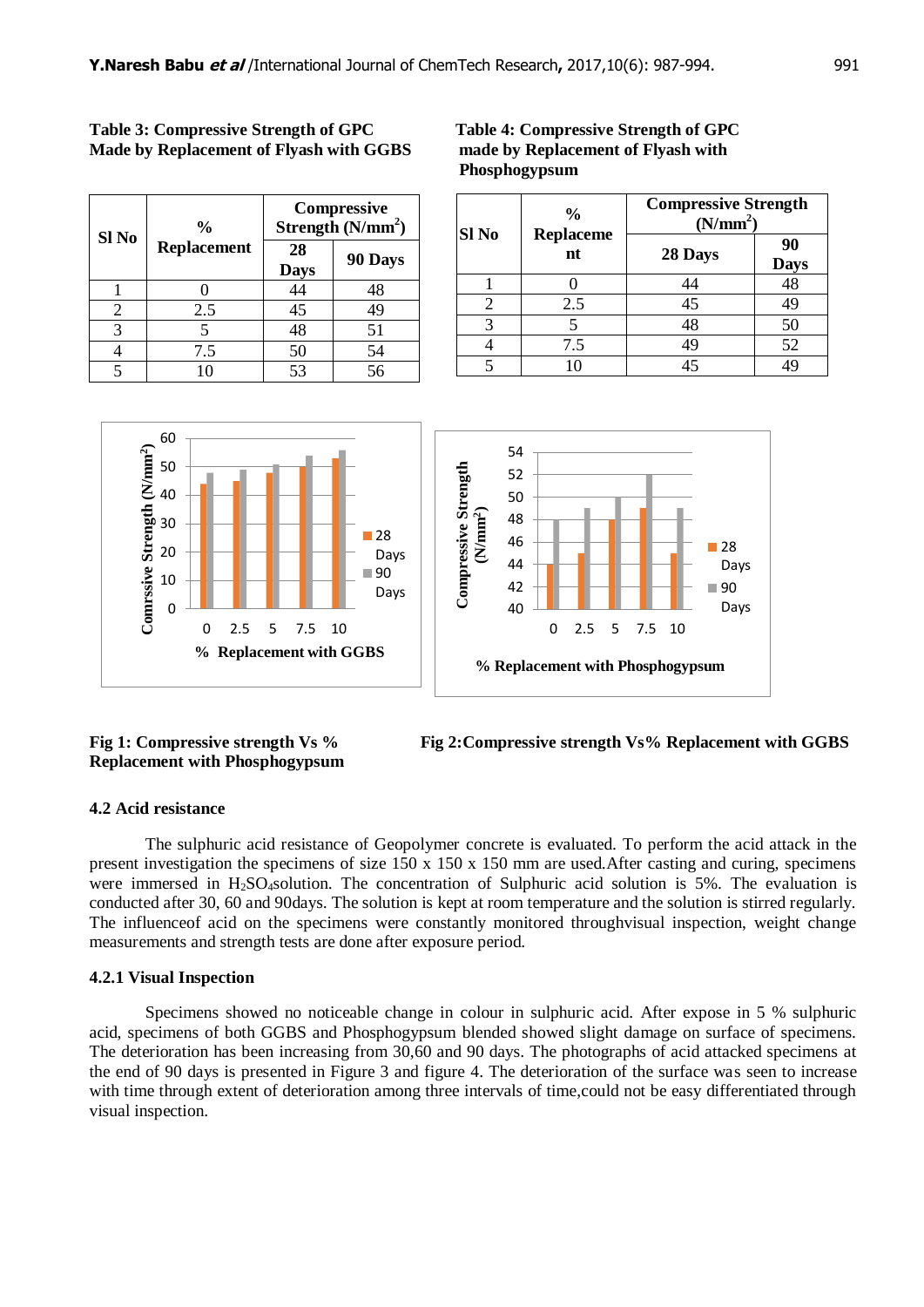



#### **4.2.2 Change in weight**

Results of the weight changes of the Geopolymer concrete specimens immersed sulphuric acid is shown in the figures 5 and figures 6. In the case of specimens blended with GGBS and Phosphogypsum,when immersed in the 5% concentrated sulphuric acid showed gradual increase in weight loss for the percentages of 2.5, 5, 7.5 and 10%. The loss is less during initial period of 30 days and increased at later time intervals of 60 and 90 days both in case of GGBS and Phosphogypsum. The maximum weight loss is found at the end of 90 days as 7.2% in case of 10% blended GGBS specimens and 7.5% in case of 10% blended Phosphogypsum specimens.



#### **4.2.3 Residual Compressive Strength**

The figure 7 and figure 8 shows the compressive strength evolution of Geopolymer concrete specimens blended with GGBBS and Phosphogypsum in5% concentrated sulphuric acid at regular intervals. In case of Geopolymer specimens blended with GGBS has increased up to 7.5% and later decreased. In case of Phosphogypsum blended specimens the residual strength has increased up to 5% of blending and then showed decreasing residual strength. The specimen blended with 7.5% of GGBS and 5% of Phosphogypsum has showed minimum loss of strength by having more residual strength at 30,60 and 90 days of exposure to sulphuric acid.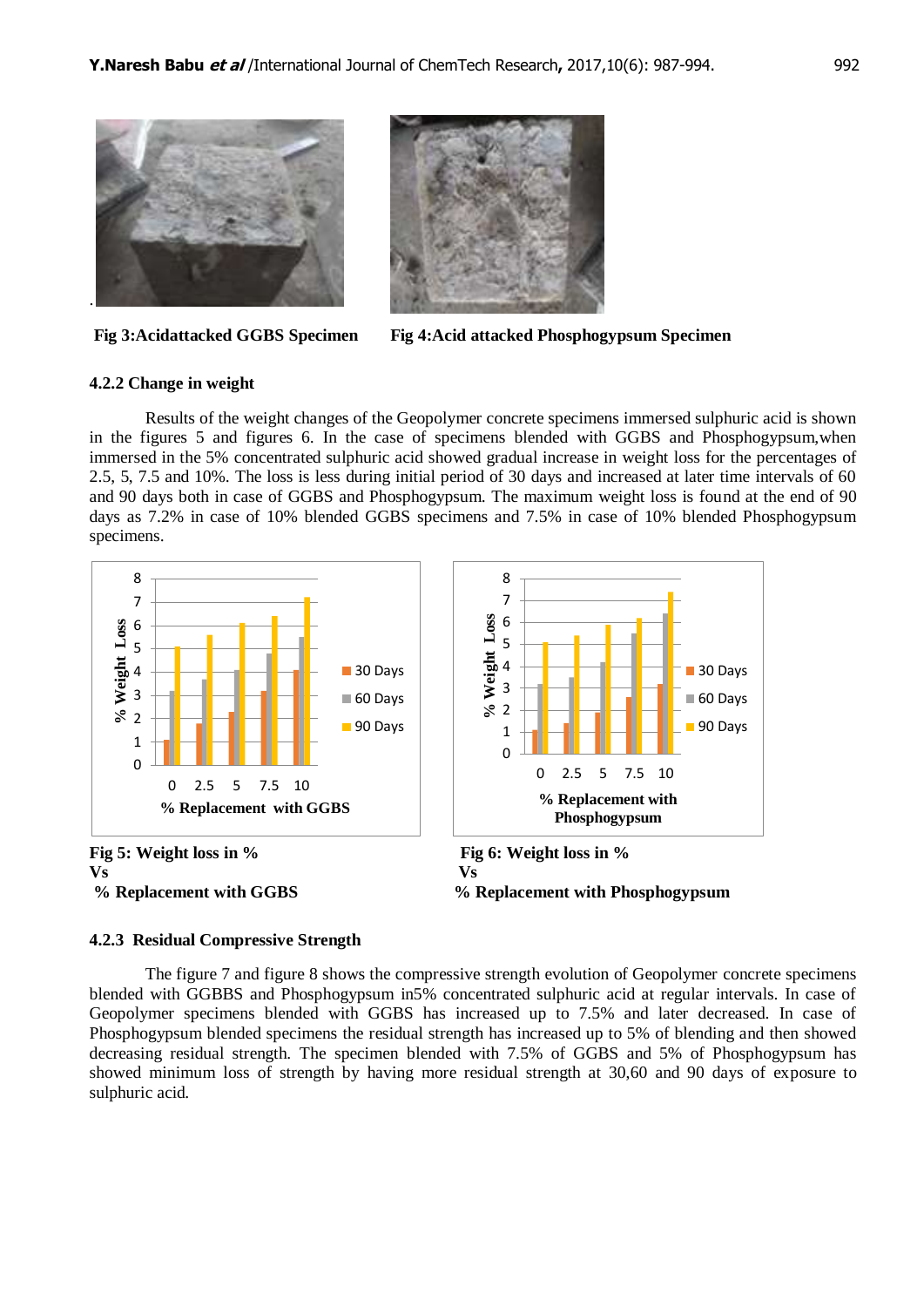| <b>Table 5: Residual compressive strength</b>  |  |
|------------------------------------------------|--|
| Of GGBS specimens immersed in $H_2SO_4H_2SO_4$ |  |

| <b>Sl</b>      | $\frac{0}{0}$      | <b>Compressive Strength</b><br>(N/mm <sup>2</sup> ) |                   |                   |  |
|----------------|--------------------|-----------------------------------------------------|-------------------|-------------------|--|
| N <sub>0</sub> | <b>Replacement</b> | 30<br><b>Days</b>                                   | 60<br><b>Days</b> | 90<br><b>Days</b> |  |
|                |                    | 40                                                  | 38                | 35                |  |
| $\overline{2}$ | 2.5                | 42                                                  | 40                | 37                |  |
| 3              | 5                  | 44                                                  | 41                | 38                |  |
| 4              | 7.5                | 47                                                  | 44                | 40                |  |
| 5              | 10                 | 41                                                  | 38                | 34                |  |



# **Fig 7: Compressive Strength Vs % Replacement Fig 8: Compressive Strength Vs %**



| <b>Sl</b>      | $\frac{6}{9}$      | <b>Compressive Strength</b><br>(N/mm <sup>2</sup> ) |                   |         |  |  |
|----------------|--------------------|-----------------------------------------------------|-------------------|---------|--|--|
| N <sub>0</sub> | <b>Replacement</b> | 30<br><b>Days</b>                                   | 60<br><b>Days</b> | 90 Days |  |  |
|                |                    | 40                                                  | 38                | 35      |  |  |
| 2              | 2.5                | 43                                                  | 41                | 39      |  |  |
| 3              | 5                  | 46                                                  | 43                | 41      |  |  |
|                | 7.5                | 44                                                  | 41                | 38      |  |  |
| 5              | 10                 | 42                                                  | 39                | 36      |  |  |



**Replacement with Phosphogypsum** 

# **5. Conclusions**

The use of by products like Flyash, GGBS and Phosphogypsum has gained significant importance because of the requirement of environmental protection and sustainable construction in future.

On the basis of this study, the following conclusions can be drawn

- 1. GGBS and Phosphogypsum helps in increasing the mechanical properties on Geopolymer concrete.
- 2. The compressive strength of Geopolymer concrete blended with GGBS and Phosphogypsum is higher than plain Geopolymer concrete.
- 3. Geopolymer concrete blended with GGBS showed gradual increase in compressive strength from 0 to 10%.
- 4. Geopolymer concrete blended with Phosphogypsum showed gradual rise In compressive strength up to 7.5% replacement of Flyash and then decreased.
- 5. The loss of weight when immersed in  $H_2SO_4$  was observed higher in specimens blendedwith GGBS and Phosphogypsum compared to the normal Flyash basedGeopolymer concrete, at the end of 30,60 and 90 days
- 6. The residual compressive strength has increased up to 7.5% and later decreased in case of Flyash based Geopolymer concrete blended with GGBS specimens.
- 7. In case of Phosphogypsum specimen's residual compressive strength increased up to 5% replacement of Flyash and then decreased.